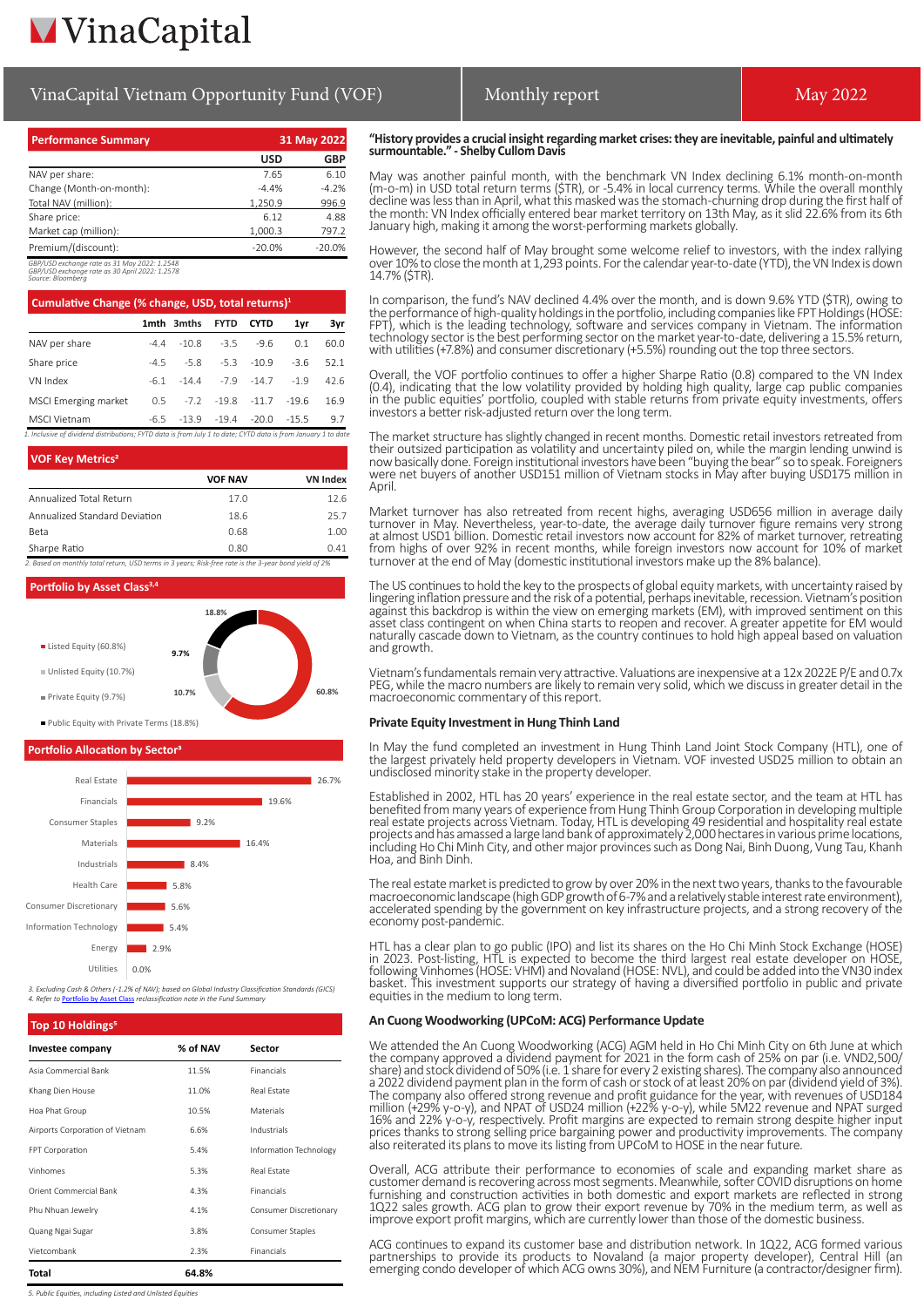# **MVinaCapital**

### **VinaCapital Investor Conference 2022: Save the Date**

We recently announced that our annual investor conference will be held in-person on 5th to 7th October 2022 in Ho Chi Minh City. It has been three years since we have been able to hold an in-person conference and we very much welcome VOF investors to head over to Vietnam in early October to enjoy both the conference and perhaps find some time to enjoy what Vietnam has to offer tourists. Let our team know if we can be of any assistance.

### **Macroeconomic Commentary**

During May, Vietnam's post-COVID economic boom continued to accelerate. While inflation ticked up (albeit to a rate below 3% y-o-y) and China's COVID lockdowns impeded Vietnam's manufacturing output and exports to some extent, the impact of the re-opening boom on Vietnam's domestic consumption has been dramatic and supports our expectation that Vietnam's GDP will grow by at least 6.5% this year. Specifically, retail sales growth surged from a 1.7% y-o-y increase in 2M22 to 10.4% y-o-y growth in March, 12.7% growth in April, and to a 22.6% y-o-y jump in May. Furthermore, retail sales grew by nearly 5% m-o-m in May, so the above-mentioned 22.6% y-o-y increase was not solely attributable to favourable base effects.

This dramatic acceleration will significantly boost Vietnam's GDP growth this year because real retail sales (i.e., stripping out the impact of inflation) is a close proxy for domestic consumption, which accounts for about two-thirds of GDP. Real retail sales in Vietnam rebounded from a 1% y-o-y drop in 5M21 to 6.3% growth in 5M22, which we estimate will boost Vietnam's GDP growth by nearly 5%pts, ceteris paribus.

We are not surprised by the strong domestic consumption – which we have been forecasting since the end of 2021 – but we are surprised about the strength of the manufacturing sector's growth, another reason why we now believe Vietnam's GDP could grow by more than 6.5% this year. Some international banks/research firms have forecasted GDP growth as high as 9% in 2022.

In early 2022, we predicted that Vietnam's manufacturing output would grow by 7% this year, but in 5M22, manufacturing output surged by 9.2% y-o-y, and in May, Vietnam's manufacturing PMI had its biggest one-month jump in over one year – from 51.7 in April to 54.7 in May. Furthermore, the leap in Vietnam's PMI in May was driven by an acceleration in companies' new orders, which is a positive leading indicator for Vietnam's manufacturing output and GDP growth, since manufacturing accounts for over 20% of Vietnam's GDP.

The majority of products produced in Vietnam are exported, and the country had a fairly sizeable USD 1.7 billion trade deficit in May, according to the Vietnam Customs Office, despite the above-mentioned robust performance of the country's manufacturing sector. We note, however, that Vietnam's trade balance is often negative in the month of May for seasonal reasons that are partly related to the timing of when electronics manufacturers tend to release new product lines and ship the products to their customers.

Some observers postulated that China's COVID lockdowns helped cause Vietnam's trade deficit in May, partly because some respondents to the most recent PMI survey mentioned difficulties securing production inputs from China to produce products for export. That said, the number of respondents to the PMI survey who mentioned difficulties securing production inputs from China fell somewhat from April (when it was a bigger issue) to May. Finally, we note that Vietnam's imports from China grew by 8% m-o-m and by 17% y-o-y in May, and that China's COVID lockdowns started to ease at the beginning of June, both of which make it likely that this will not be a major issue for Vietnam in the months ahead.

Despite the large trade deficit in May, Vietnam still achieved a USD 400 million trade surplus in 5M22, driven by a 16.7% y-o-y increase in exports to USD 153.3 billion, and a 15.3% increase in imports to USD 152.9 billion. Also, the trade deficit prompted a near 2% depreciation in the value of the VN Dong against the US Dollar during the month, despite a 1% decline in the US Dollar/DXY Index (the USD-VND exchange rate had depreciated by about 1.6% YTD as of the end of May).

In addition to the above-mentioned surge in factory orders in May, FDI continued to flow into the country. This is another positive leading indicator for future manufacturing output growth, since over 80% of these inflows are likely to be channelled into projects that boost Vietnam's industrial production. Specifically, FDI disbursements grew by 7.8% yoy in 5M22 to USD 7.7 billion.

Finally, as mentioned above inflation rose modestly in May, driven by 6-10% price hikes in retail petrol prices in Vietnam that left the price of petrol nearly 60% higher year-on-year. Consequently, Vietnam's headline CPI inflation rate ticked up from 2.6% yoy in April to 2.9% in May although Vietnam's food price inflation remained at slightly above 1% in May. Bank deposit rates increased by less than 20bps during the month, and savers remain unconcerned about the recent uptick in Vietnam's inflation rate.

| <b>Macroeconomic indicators</b>      |        |          |            |                  |
|--------------------------------------|--------|----------|------------|------------------|
|                                      | 2021   | $May-22$ | <b>YTD</b> | YOY <sup>1</sup> |
| GDP growth (%)                       | 2.6    |          |            | 5.0%             |
| Inflation <sup>2</sup> $(\%)$        | 1.8    | 2.9      | 2.3        |                  |
| FDI commitments (USDbn)              | 24.3   | 2.7      | 11.7       | $-7.7%$          |
| FDI disbursements (USDbn)            | 19.7   | 1.8      | 7.7        | 7.8%             |
| Imports (USDbn)                      | 332.2  | 32.6     | 152.9      | 15.3%            |
| Exports (USDbn)                      | 336.3  | 30.9     | 153.3      | 16.7%            |
| Trade surplus/(deficit) (USDbn)      | 4.1    | $-1.7$   | 0.4        |                  |
| Exchange rate (USD/VND) <sup>3</sup> | 23.145 | 23.057   |            |                  |

*Sources: GSO, Vietnam Customs, MPI, Bloomberg|1. GDP is annualised rate, updated quarterly; FDI and trade data is YTD y-o-y |2. Monthly y-o-y change; Annual is 12-month average change in CPI per GSO|3. BBG-State Bank of Vietnam Avg. USD/VND Interbank rate*



**Monthly trade balance (USDmn)**